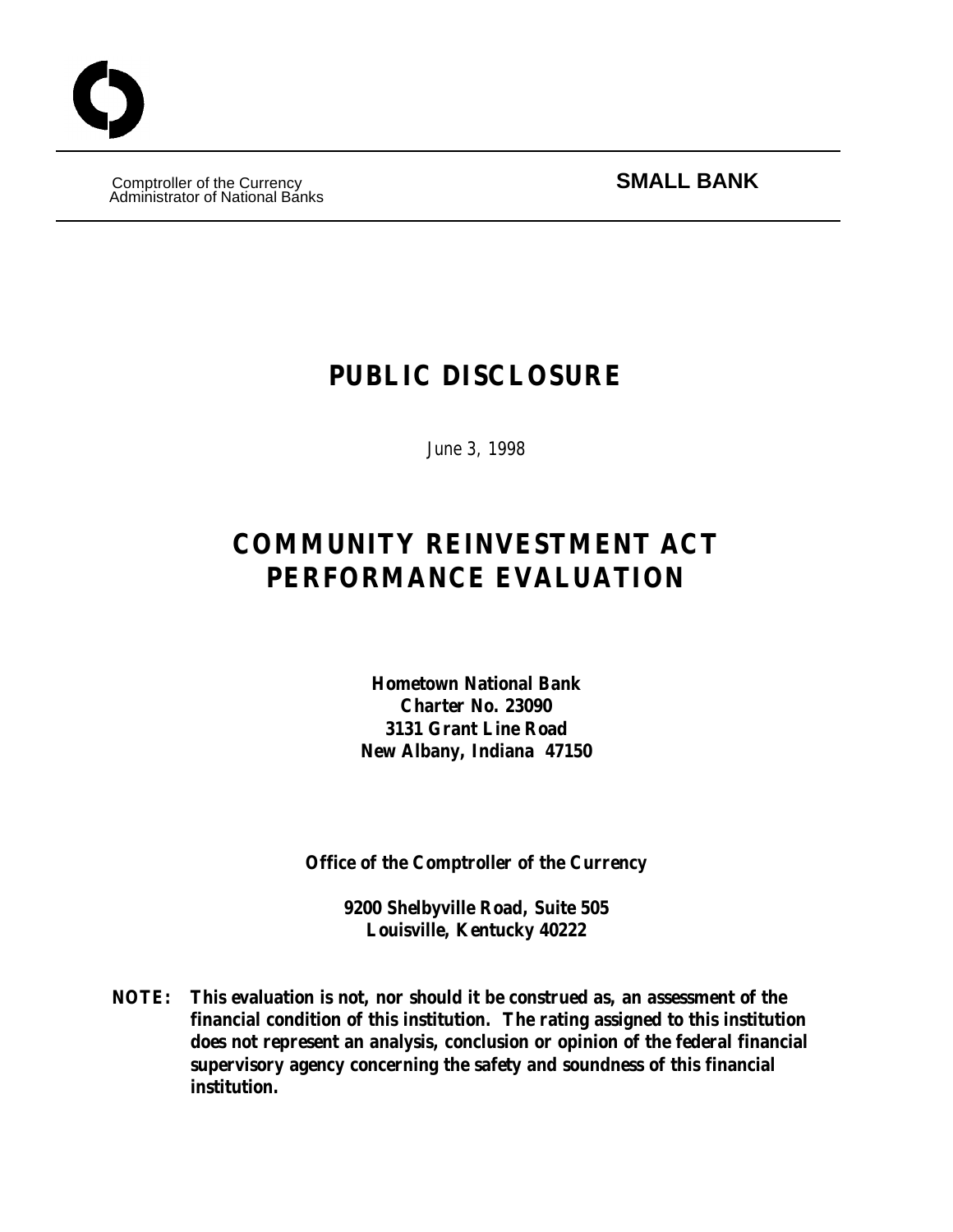### **GENERAL INFORMATION**

*The Community Reinvestment Act (CRA) requires each federal financial supervisory agency to use its authority when examining financial institutions subject to its supervision, to assess the institution's record of meeting the credit needs of its entire community, including low- and moderate-income neighborhoods, consistent with safe and sound operation of the institution. Upon conclusion of such examination, the agency must prepare a written evaluation of the institution's record of meeting the credit needs of its community.*

*This document is an evaluation of the Community Reinvestment Act (CRA) performance of Hometown National Bank prepared by Office of the Comptroller of the Currency, the institution's supervisory agency, as of June 3, 1998. The agency rates the CRA performance of an institution consistent with the provisions set forth in Appendix A to 12 CFR Part 25.*

**INSTITUTION'S CRA RATING:** This institution is rated Satisfactory Record of Meeting Community Credit Needs. This rating is based on the following:

- o A majority of the bank's loans are made within the assessment area.
- o The geographic distribution of loans made in the assessment area is reasonable.
- o Management's record of lending to borrowers of different income levels, in particular lowincome and moderate-income families and small businesses, is good.
- o The bank's loan-to-deposit ratio reflects a satisfactory level of lending activity during the first full year of operation.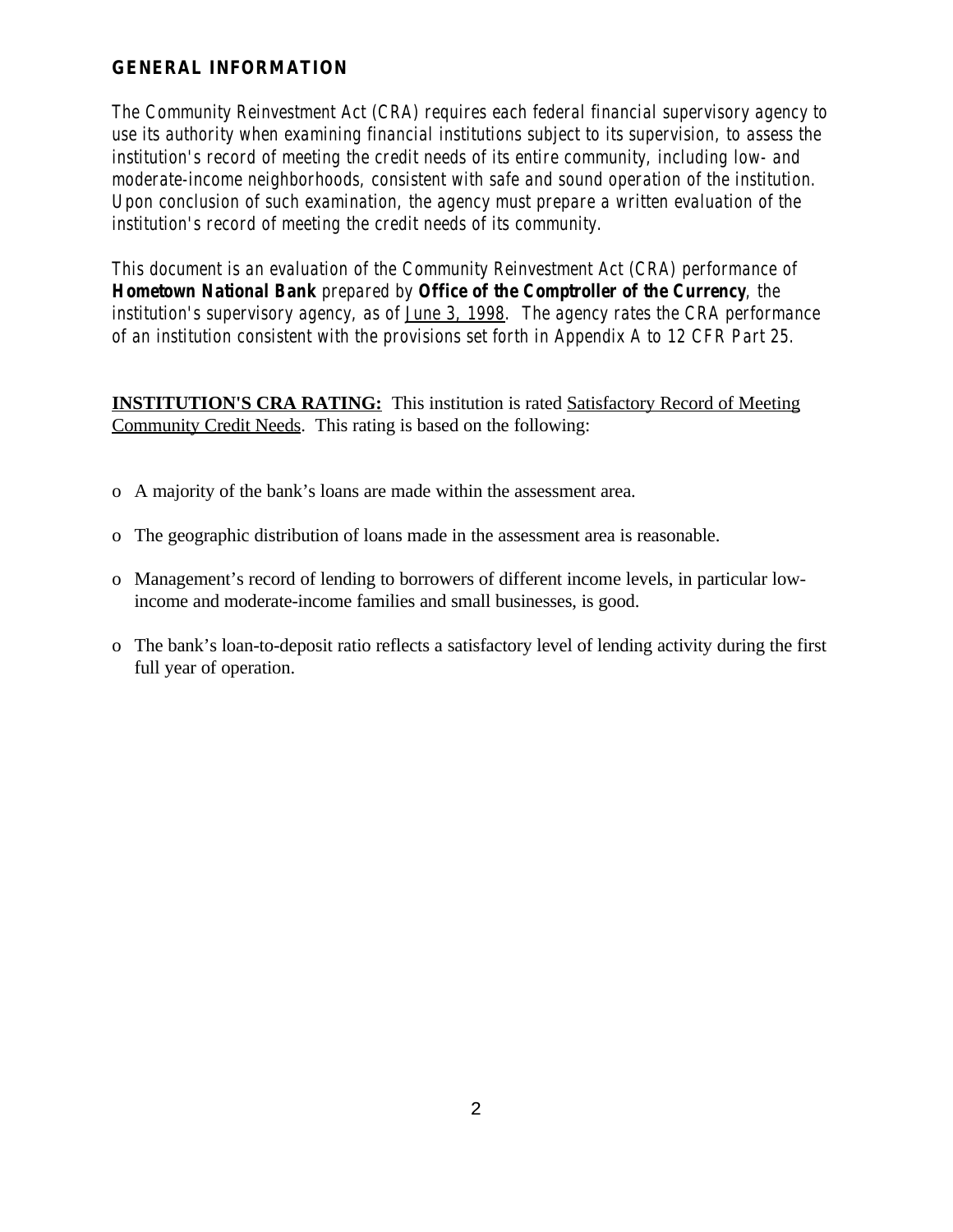#### **DESCRIPTION OF INSTITUTION**

Hometown National Bank (HNB) is a *de novo* community bank located in New Albany, Indiana. It opened on March 22, 1997, and moved into its permanent office in June of that year. The bank is situated in a central location on Grant Line Road, a major thoroughfare in Floyd County. HNB's stock is owned by a one-bank holding company, Hometown Bancshares, Inc. Holding company stock is widely held by local investors. HNB has \$21 million total assets, as of March 31, 1998.

HNB offers traditional banking services and lending products, with a specific focus on small business lending. The composition of the loan portfolio is as follows:

> 48% commercial loans 23% commercial real estate loans 16% one-to-four family residential loans 8% loans to individuals 5% farmland and agriculture loans 100%

HNB's operations consist of one full service facility, with drive-thru windows and an on-site Automated Teller Machine. Hours of operation are:

| Monday thru Thursday | $8:30$ a.m. to $5:00$ p.m. |
|----------------------|----------------------------|
| Friday               | $8:30$ a.m. to 6:00 p.m.   |
| Saturday             | 8:30 a.m. to $12:00$ p.m.  |

HNB also provides a U.S. Postal Service substation facility in the building, including post office boxes. This service benefits the neighborhoods and businesses in the area, because the nearest post office is several miles away.

There are no legal or financial constraints impacting the bank's ability to help meet the credit needs in its assessment area.

This is the first evaluation of HNB's record of performance under the Community Reinvestment Act.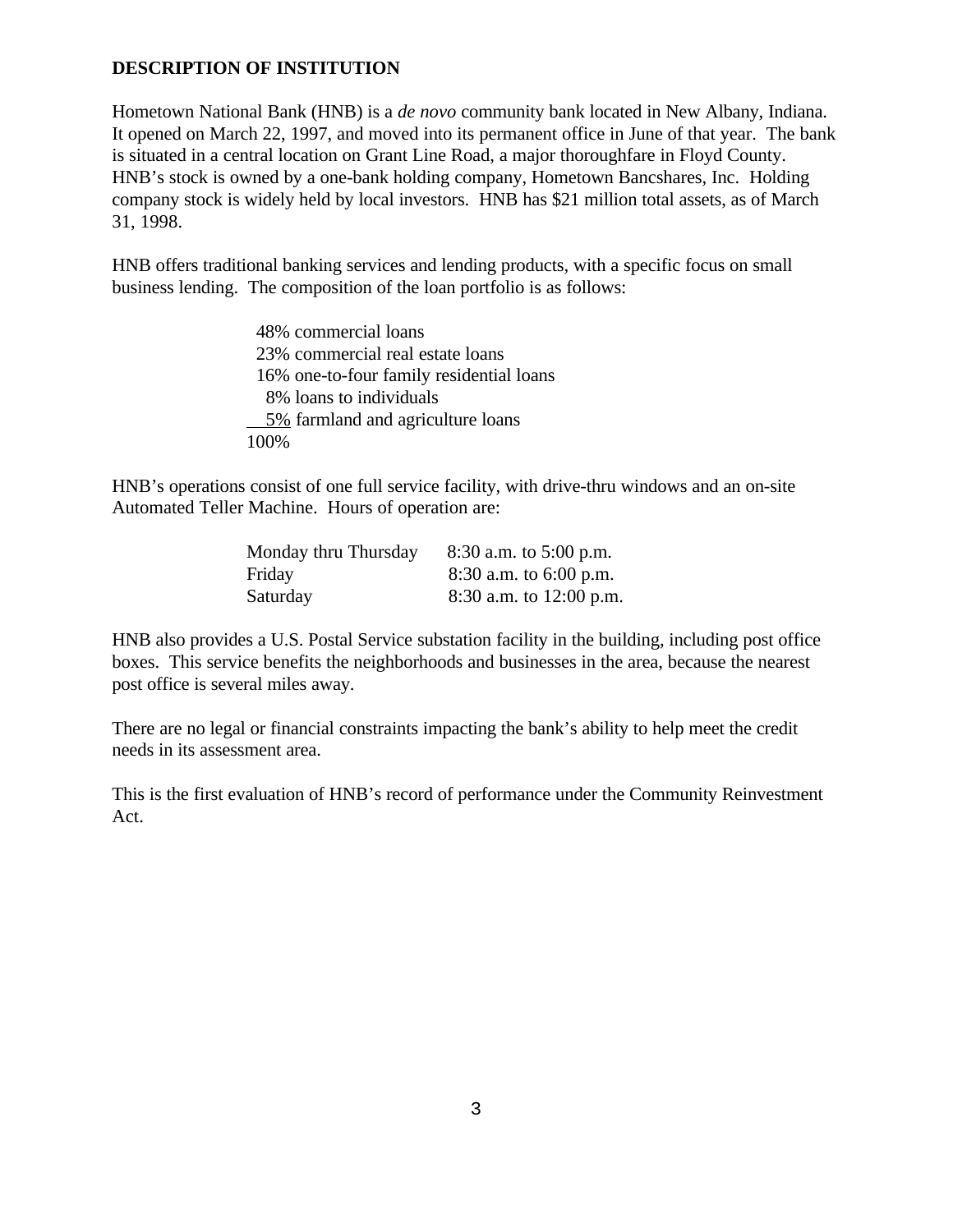#### **DESCRIPTION OF ASSESSMENT AREA**

HNB's assessment area consists of Floyd County and Clark County in southern Indiana. Both counties border the Ohio River, and are part of the greater Louisville Metropolitan Statistical Area (MSA). 1990 Census data indicated a population of 64,404 in Floyd County and 87,777 in Clark County. The major towns are New Albany, Clarksville and Jeffersonville. The economy is mixed, and includes heavy and light manufacturing, service industries and agriculture. Many residents commute to Louisville for employment.

The local economy in the assessment area is favorable. Newspapers following commerce in Floyd County and Clark County indicate moderate to strong economic growth. Moreover, the Indiana Cabinet for Workforce Development reports that May 1998 unemployment is just 2.1% in Floyd and 2.4% in Clark.

The strong economy and business expansion are providing banks with lending opportunities in small business loans, construction loans, home mortgage loans and automobile loans. On the other hand, the banking environment is highly competitive for both deposits and loans. HNB shares the market with a number of small independent banks, savings banks, branches of several large regional banks, credit unions and brokerage firms.

As part of the CRA performance evaluation, HNB's lending pattern will be compared to the geographic distribution and income distribution of families in the assessment area. The following demographic information on Floyd and Clark Counties is presented to support that analysis.

The U.S. Census divides Floyd County into 17 census tracts and Clark County into 21 census tracts. Each is classified according to income level, based on the 1990 census. In Floyd County, five of the census tracts are considered upper-income, six are middle-income, five are moderateincome, and one is low-income. In Clark County, two are upper-income, 13 are middle-income, six are moderate-income, and none are low-income.

To evaluate the extent of HNB's lending activity among the different census tracts in Floyd and Clark counties, we classified borrower incomes into four income categories using the same criteria as the census tracts were classified above. The table below shows the income ranges for each category of borrower:

| low-income      | Under 50% of median family income     | \$0 to \$22,300*      |
|-----------------|---------------------------------------|-----------------------|
| moderate-income | 50% to 80% of median family income    | \$22,300 to \$35,680* |
| middle-income   | 80% to 120% of median family income   | \$35,680 to \$53,520* |
| upper-income    | 120% of median family income and over | $$53,520$ and over*   |

\* Based on the 1998 estimated median family income for the Greater Louisville MSA of \$44,600.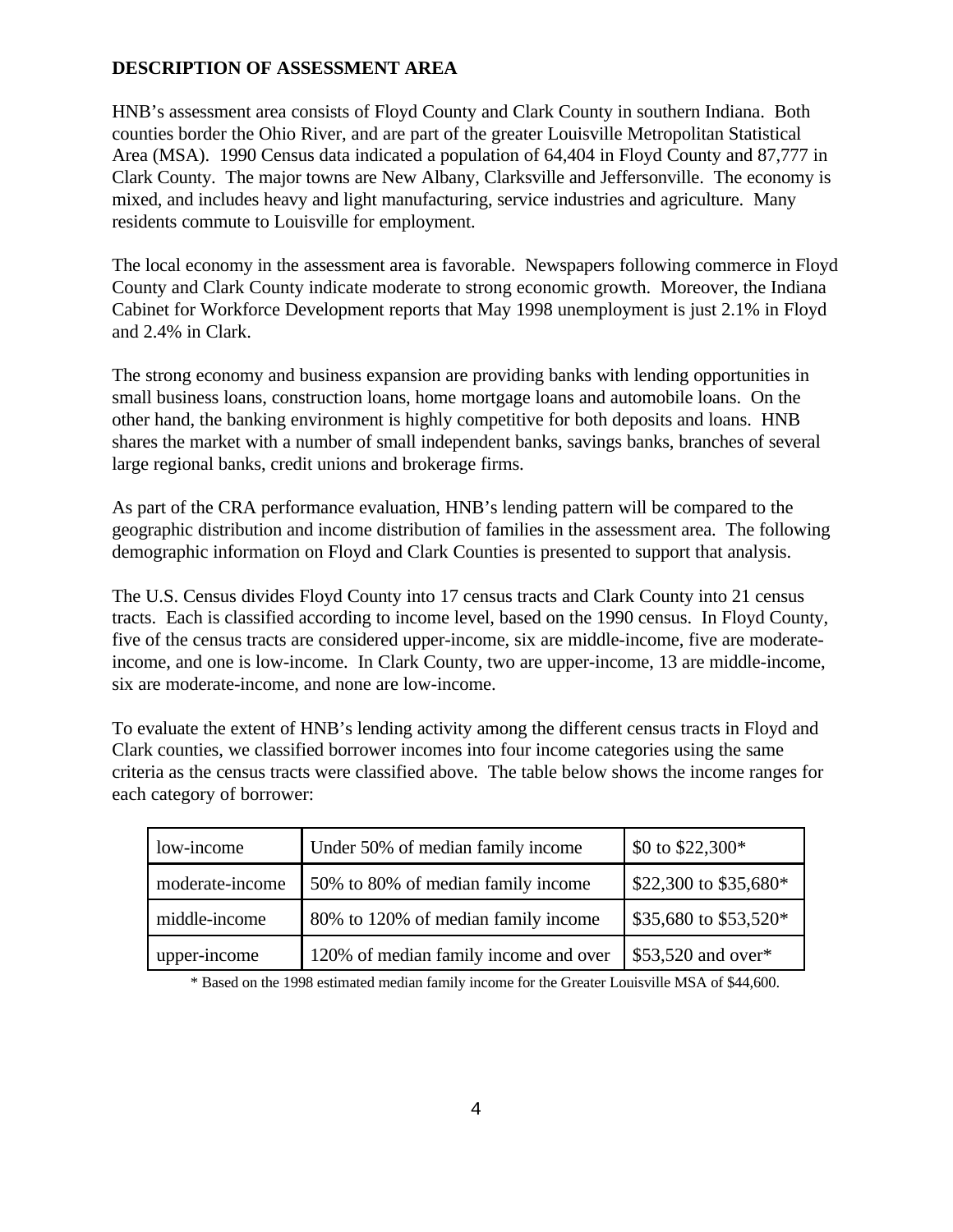#### **CONCLUSIONS WITH RESPECT TO PERFORMANCE CRITERIA**:

#### **The following sections discuss the findings covering each of the five criteria mandated by the Act for evaluation of performance.**

#### **Loan-to-Deposit Ratio**

The loan-to-deposit ratio is a standard measure of a bank's overall lending activity under CRA. HNB's average quarterly loan-to-deposit ratio from inception through March 31, 1998 is 72.7%. This is a reasonable level of lending activity, considering the bank's age, their lending opportunities, the competitive situation in the market, and economic conditions of the assessment area. HNB's loan-to-deposit ratio is higher than that of a similarly-situated new bank in the same market after it completed the same period of initial business activity.

Management anticipates HNB's loan-to-deposit ratio will fluctuate during the startup phase of the bank, but it will eventually stabilize at a level comparable to similarly-situated banks in the Southern Indiana market.

#### **Lending in Assessment Area**

HNB made a majority of its loans inside the assessment area during the evaluation period. A management-prepared report shows 62% of all loans made since the bank's inception are to borrowers inside Floyd and Clark counties. We verified the accuracy of this report. See chart below:

| <b>MANAGEMENT GEOCODING REPORT</b>             | <b>Number of loans</b> | Loan Amount (000's) |  |
|------------------------------------------------|------------------------|---------------------|--|
| <b>Total Loan Originations</b>                 | 190                    | \$10,920            |  |
| <b>Consumer loans inside Assessment Area</b>   | 77                     | \$1,731             |  |
| <b>Business loans inside Assessment Area</b>   | 41                     | \$4,398             |  |
| <b>Total of Loans inside Assessment Area</b>   | 118                    | \$6,129             |  |
| <b>Percent of loans inside Assessment Area</b> | 62%                    | 56%                 |  |

The percentage of loans inside the assessment area is lower than that of a similarly-situated bank that recently opened in the same market. Management's strategy for loan growth during the first year of operation included utilizing business contacts from prior banking experience. Since a significant amount of these businesses lie outside the assessment area, loans to these contacts had an effect on the geographic distribution of originations. Management anticipates future originations will have a much higher concentration inside Floyd and Clark counties.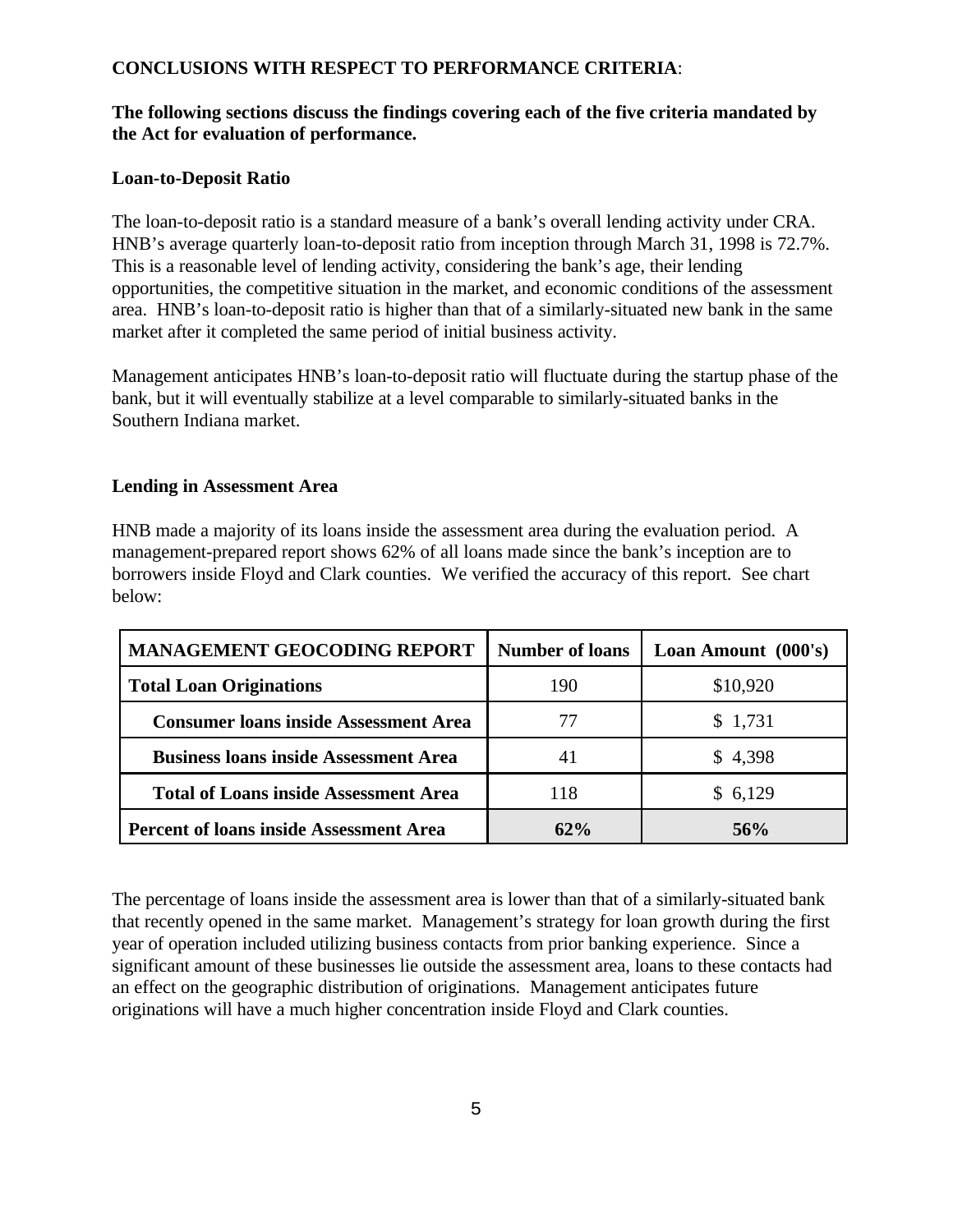#### **Geographic Distribution of Loans**

HNB's dispersion of lending inside the assessment area reasonably reflects the distribution of the population, in terms of both numbers and income levels. The first table, **Consumer Loan Originations**, shows 13% of loans are to borrowers located in the low-income and moderateincome census tracts of the area. This is a reasonable level of activity, considering HNB's location on Grant Line Road and the number of other financial institutions competing to meet the credit needs of the community. The second table, **Business Loan Originations**, shows 12% of loans are to borrowers located in the low-income and moderate-income census tracts of the area. This is also a reasonable level of activity.

|                         | <b>Families populating</b><br>each Census Tract<br>(1990 U.S. Census) |                | Originations,<br>by<br><b>NUMBER</b> |                                | Originations,<br>by<br><b>DOLLAR VOLUME</b> |                                |
|-------------------------|-----------------------------------------------------------------------|----------------|--------------------------------------|--------------------------------|---------------------------------------------|--------------------------------|
| <b>Census Tracts</b>    | <b>Number</b><br>of<br>families                                       | <b>Percent</b> | <b>Number</b><br>of<br>loans         | <b>Percent</b><br>of<br>number | <b>Dollar</b><br>(000's)                    | Percent of<br>dollar<br>volume |
| Low-income              | 949                                                                   | 2%             | 1                                    | 1%                             | \$<br>14                                    | 1%                             |
| <b>Moderate-income</b>  | 7,976                                                                 | 19%            | 9                                    | 12%                            | \$<br>161                                   | 9%                             |
| <b>Middle-income</b>    | 23,638                                                                | 56%            | 34                                   | 44%                            | \$<br>568                                   | 33%                            |
| <b>Upper-income</b>     | 9,922                                                                 | 23%            | 33                                   | 43%                            | \$<br>988                                   | 57%                            |
| <b>Total Assmt Area</b> | 42,485                                                                | 100%           | 77                                   | 100%                           | 1,731<br>\$                                 | 100%                           |

#### **CONSUMER LOAN ORIGINATIONS**

#### **BUSINESS LOAN ORIGINATIONS**

|                         | <b>Families populating</b><br>each Census Tract<br>(1990 U.S. Census) |                | Originations,<br>by<br><b>NUMBER</b> |                                | Originations,<br>by<br><b>DOLLAR VOLUME</b> |                                       |
|-------------------------|-----------------------------------------------------------------------|----------------|--------------------------------------|--------------------------------|---------------------------------------------|---------------------------------------|
| <b>Census Tracts</b>    | <b>Number</b><br>of<br>families                                       | <b>Percent</b> | <b>Number</b><br>of<br>loans         | <b>Percent</b><br>of<br>number | <b>Dollar</b><br>(000's)                    | <b>Percent of</b><br>dollar<br>volume |
| Low-income              | 949                                                                   | 2%             | $\theta$                             | 0%                             | \$<br>$\theta$                              | 0%                                    |
| <b>Moderate-income</b>  | 7,976                                                                 | 19%            | 9                                    | 12%                            | \$1,008                                     | 23%                                   |
| <b>Middle-income</b>    | 23,638                                                                | 56%            | 19                                   | 44%                            | \$2,564                                     | 58%                                   |
| <b>Upper-income</b>     | 9,922                                                                 | 23%            | 13                                   | 43%                            | \$<br>826                                   | 19%                                   |
| <b>Total Assmt Area</b> | 42,485                                                                | 100%           | 41                                   | 100%                           | \$4,398                                     | 100%                                  |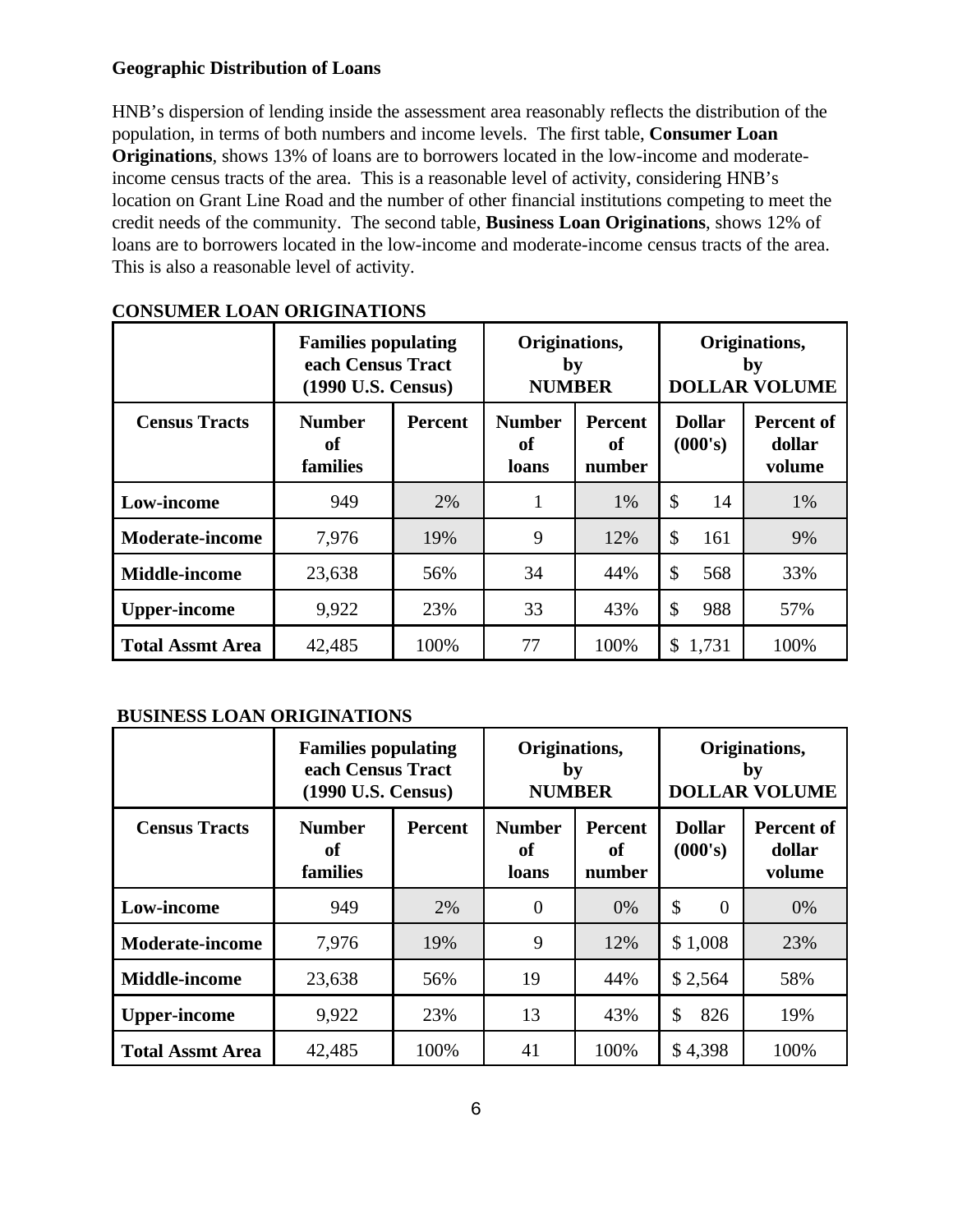#### **Lending to Borrowers of Different Incomes and to Businesses of Different Sizes**

HNB has a favorable record of lending to borrowers of different incomes and to businesses and farms of different sizes. We analyzed the bank's performance under this criterion by selecting a representative sample of consumer loans made during the two month period ending May 31, 1998. We also evaluated HNB's lending to small businesses and farms (annual sales under \$1 million).

The table below indicates HNB is actively lending to low-income and moderate-income consumers. 81% of the dollar volume and 77% of the number of consumer loans in this sample are to these two income categories. This compares favorably to the overall market, which is 38% low-income and moderate-income families. We examined the underwriting criteria management used to make these loans. It shows HNB is making loans to segments of the market that are not served by lenders that use credit scoring to approve applicants.

We noted HNB's lending opportunities are greatly reduced for borrower groups that qualify for low-rate financing from car dealers. This helps explain the absence of loans to middle income borrowers in the sample. Our analysis of the performance context indicates HNB has a greater opportunity to lend to the low-income and moderate-income person buying a used car than to the middle-income person buying a new car eligible for 2% dealer financing.

| <b>Income Level</b><br>Category | <b>Income Levels</b><br>of Families | <b>CONSUMER</b><br><b>LOANS</b> |                         |  |
|---------------------------------|-------------------------------------|---------------------------------|-------------------------|--|
|                                 | within the<br>Assessment<br>Area*   | <b>Number</b><br>of loans       | <b>Dollar</b><br>volume |  |
| Low                             | 19%                                 | 31%                             | 21%                     |  |
| <b>Moderate</b>                 | 19%                                 | 46%                             | 60%                     |  |
| <b>Middle</b>                   | 24%                                 | 0%                              | 0%                      |  |
| Upper                           | 38%                                 | 23%                             | 19%                     |  |
| <b>Total</b>                    | 100%                                | 100%<br>100%                    |                         |  |

\* Source: 1990 U.S. Census